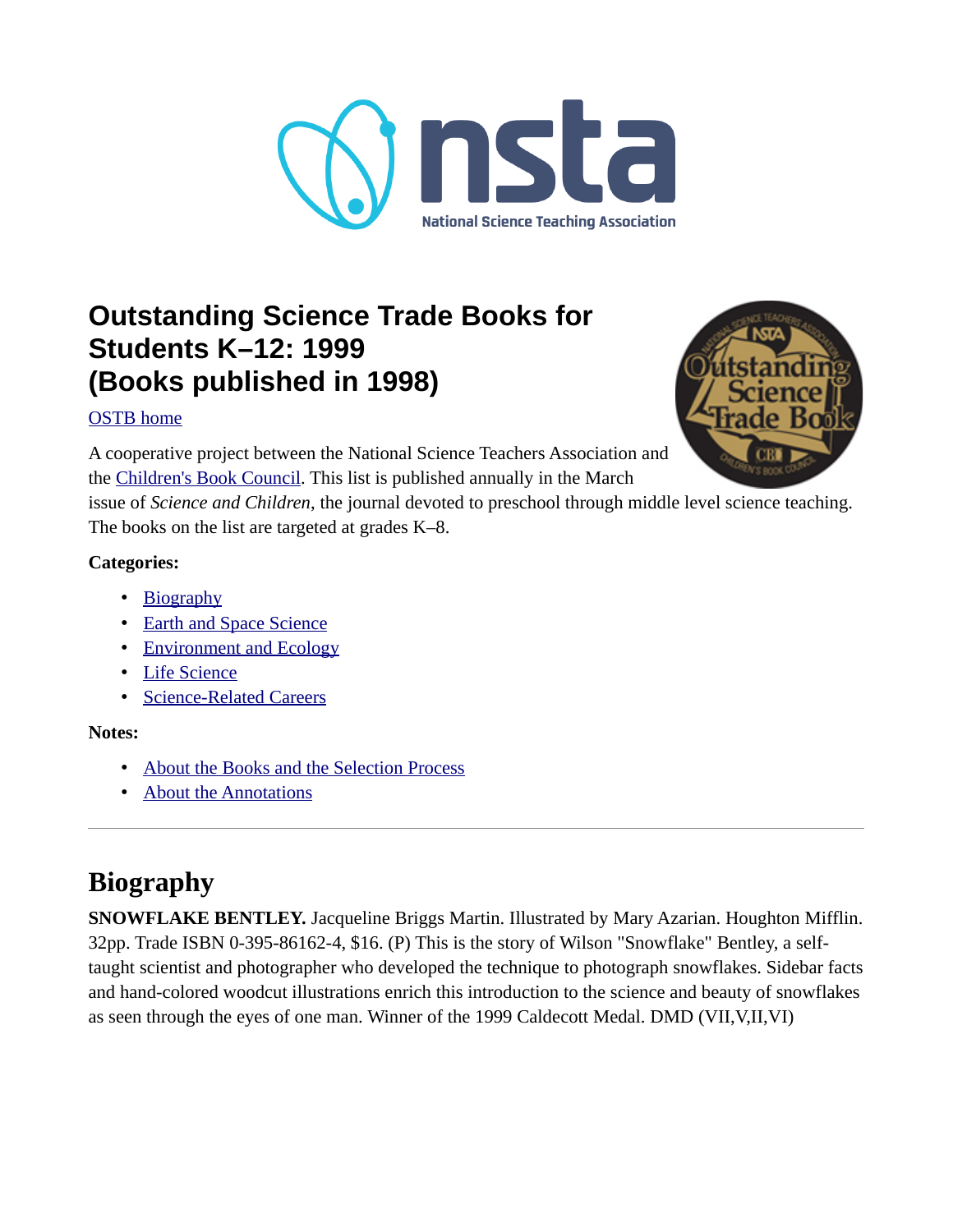# <span id="page-1-1"></span>**Earth and Space Science**

**\* CLOSE ENCOUNTERS: EXPLORING THE UNIVERSE WITH THE HUBBLE SPACE TELESCOPE.** Elaine Scott. Illustrated with photographs. Hyperion. 64pp. Trade ISBN 0-7868-0147- 6, \$16.95; Library ISBN 0-7868-2120-5, \$17.49. (I, A) An easy-to-understand text tells the story of the Hubble Space Telescope and the information received since its deployment in space. Actual photographs of Hubble discoveries accompany the narration. Index. CAR (V,II)

**\* THE KINGFISHER YOUNG PEOPLE'S BOOK OF SPACE.** Martin Fedfern. Illustrated with photographs and prints. Kingfisher. 96pp. Trade ISBN 0-7534-5136-0, \$19.95. (I) This overview of the subject starts with an up-to-date report of observations and explorations of our solar system and ends with a description of our place in space and time in the universe. The book's layout, with outstanding pictures and text, complements this engaging journey through our space. Glossary. Index. RJK  $(V, III, IV)$ 

**THE NEW BOOK OF MARS.** Nigel Hawkes. Illustrated by Richard Rockwood. Copper Beech/Millbrook. 32pp. Library ISBN 0-7613-0811-3, \$23.90; Paperback ISBN 0-7613-0731-1, \$9.95. (I) Good information and format, coupled with outstanding artwork, make this an excellent overview of Mars and of our investigations and speculations about this planet. The Mariner, Mars Pathfinder, and Surveyor '98 missions, as well as planned future explorations, are well described. Glossary. Index. RJK  $(V, VIII, II)$ 

### <span id="page-1-0"></span>**Environment and Ecology**

**BALD EAGLE.** Written and illustrated by Gordon Morrison. Walter Lorraine/Houghton Mifflin. 32pp. Trade ISBN 0-395-87328-2, \$16. (P,I) The bald eagle is described through all the stages of its life, from its birth through the mating process. Through pen-and-ink and watercolor illustrations and diagrams, the reader is given a clear picture of the behavior and physical characteristics of this majestic and powerful bird. CAR (IV)

**\* THE DROP IN MY DRINK: THE STORY OF WATER ON OUR PLANET.** Meredith Hooper. Illustrated by Chris Coady. Viking. 32pp. Trade ISBN 0-670-87618-6, \$16.99. (I) Here is the amazing and ever-changing story of water-where it comes from, how it behaves, why it matters-and the crucial role it has played throughout life on Earth. The eye-catching illustrations are realistic and thoughtprovoking. Author's Notes. KBH (II,III,IV)

**\* GENTLE GIANT OCTOPUS.** Karen Wallace. Illustrated by Mike Bostock. Candlewick. 32pp. Trade ISBN 0-7636-0318-X, \$15.99. (P) Beautifully illustrated with watercolor paintings, this book explains the life cycle of the octopus. Through the use of sidebars and a second, more animated typeface, more detailed explanations are provided of other, more complex characteristics of this gentle creature and its life beneath the sea. Index. NPS (IV)

**HERE IS THE CORAL REEF.** (*Here Is the...* series). Madeleine Dunphy. Illustrated by Tom Leonard. Hyperion. 32pp. Trade ISBN 0-7868-0163-8, \$14.95; Library ISBN 0-7868-2135-3, \$15.49. (P) This vividly illustrated book presents the interdependence of the various inhabitants of the ecosystem that is Australia's Great Barrier Reef. The repeating verse style will engage young readers as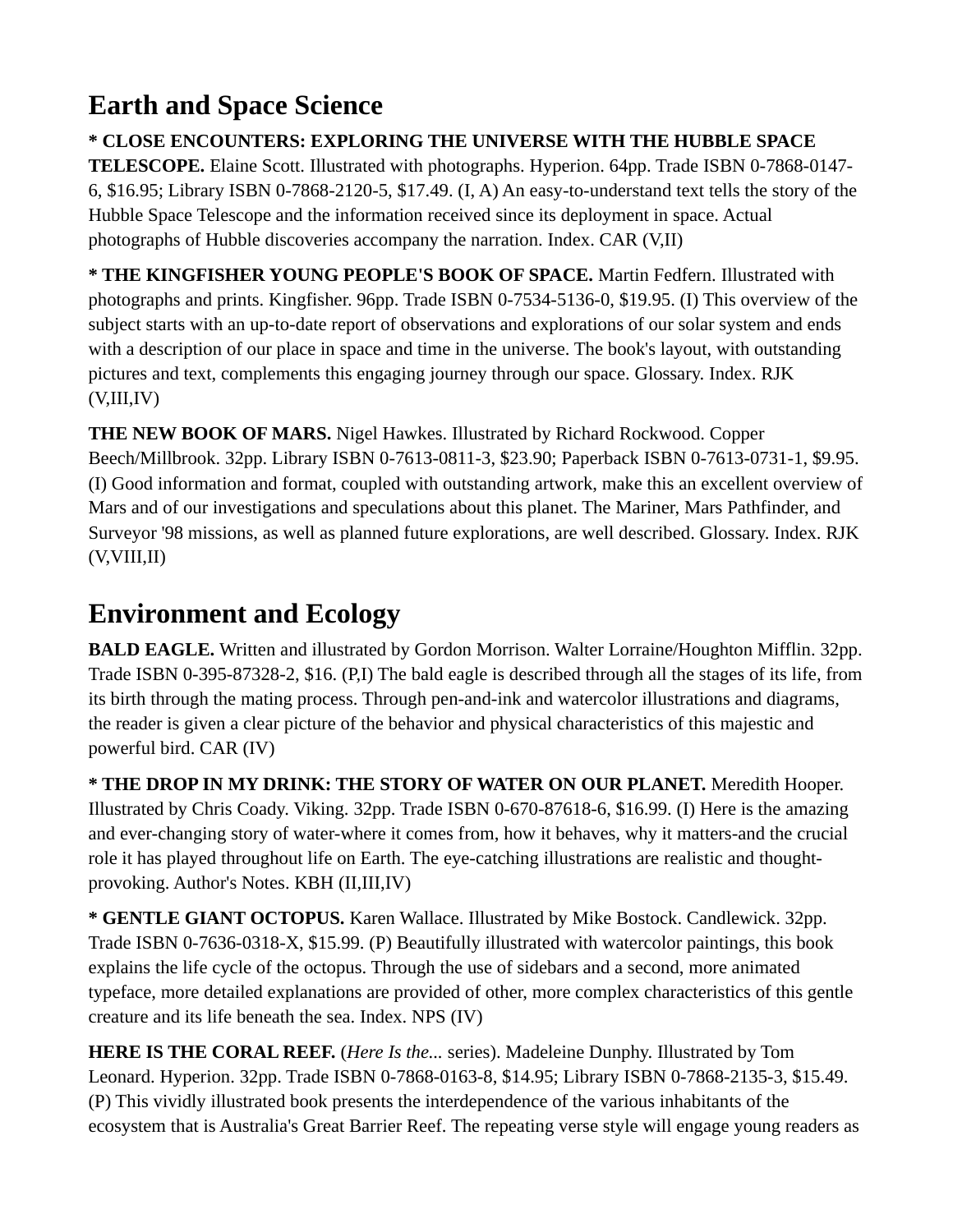they gain an appreciation of the plants, fish, and other sea creatures that live in and around the reef. NPS (IV)

**A HOME BY THE SEA: PROTECTING COASTAL WILDLIFE.** Written and illustrated with photographs by Kenneth Mallory. Gulliver Green/Harcourt Brace. 64pp. Trade ISBN 0-15-200043-7, \$18; Paperback ISBN 0-15-201802-6, \$9. (I,A) In a very detailed, informative manner, the authorphotographer describes three endangered wildlife situations along the coasts of New Zealand. Readers learn how scientists, conservationists, and supporters of ecotourism are working to ensure the survival of these animals, their habitats, and their lifestyles. Author's Note. Glossary. GMM (IV,III,V,VI,VII)

**\* AN ISLAND SCRAPBOOK: DAWN TO DUSK ON A BARRIER ISLAND.** Written and illustrated by Virginia Wright-Frierson. Simon & Schuster. 40pp. Trade ISBN 0-689-81563-8, \$16. (P,I) Accompany an artist and her young daughter as they explore the ecosystem of a barrier island. Through detailed sketches, observational field notes, and beautiful watercolor paintings, the reader learns about the fascinating animals and plants found within this fragile and ever-changing environment. DMD  $(IV, V, II)$ 

**I TOOK A WALK.** Written and illustrated by Henry Cole. Greenwillow. 28pp. Trade ISBN 0-688- 15115-9, \$15. (P) Eye-catching illustrations and a simple text show the importance of developing a child's observational skills. A walk through the woods, across a meadow, and along a stream provide opportunities for readers to see all kinds of events occuring around them in this lovely nature setting. KBH (IV,II)

**MARSHES & SWAMPS.** Written and illustrated by Gail Gibbons. Holiday House. 32pp. Trade ISBN 0-8234-1347-0, \$15.95. (P,I) Various forms of marshes and swamps are presented through clearly written text and detailed illustrations. Information is also provided about the types of organisms and animals that live in these wetlands. Afterwords: Wetlands to Visit; More About Wetlands. CAR (IV)

**THE SHAMAN'S APPRENTICE: A TALE OF THE AMAZON RAIN FOREST.** Lynne Cherry and Mark J. Plotkin. Illustrated by Lynne Cherry. Gulliver Green/Harcourt Brace. 40pp. Trade ISBN 0- 15-201281-8, \$16. (P) A heart-warming tale illustrates what happens when the members of an Amazonian Indian tribe have their first interaction with non-Indian outsiders. The experience, told through an easy prose style and colorful paintings, illustrates how the Indians gain an appreciation of their own beliefs and a respect for others from the outside world. Author's Note. Educational Endpapers. GMM (VII,VIII,II)

**WELCOME TO THE ICE HOUSE.** Jane Yolen. Illustrated by Laura Regan. Putnam. 32pp. Trade ISBN 0-399-23011-4, \$15.99. (P) The mysterious world of the Arctic comes to life as the story progresses through all the seasons of the year. A rich, poetic text and incredibly detailed illustrations depict the lives of animals and the varied scenes of nature as the seasons change. Author's Note. KBH  $(V,II)$ 

## <span id="page-2-0"></span>**Life Science**

**ALL ABOUT TURKEYS.** Written and illustrated by Jim Arnosky. Scholastic Press. 32pp. Trade ISBN 0-590-48147-9, \$15.95. (I) Where do wild turkeys live? What do they eat? Where do they sleep? How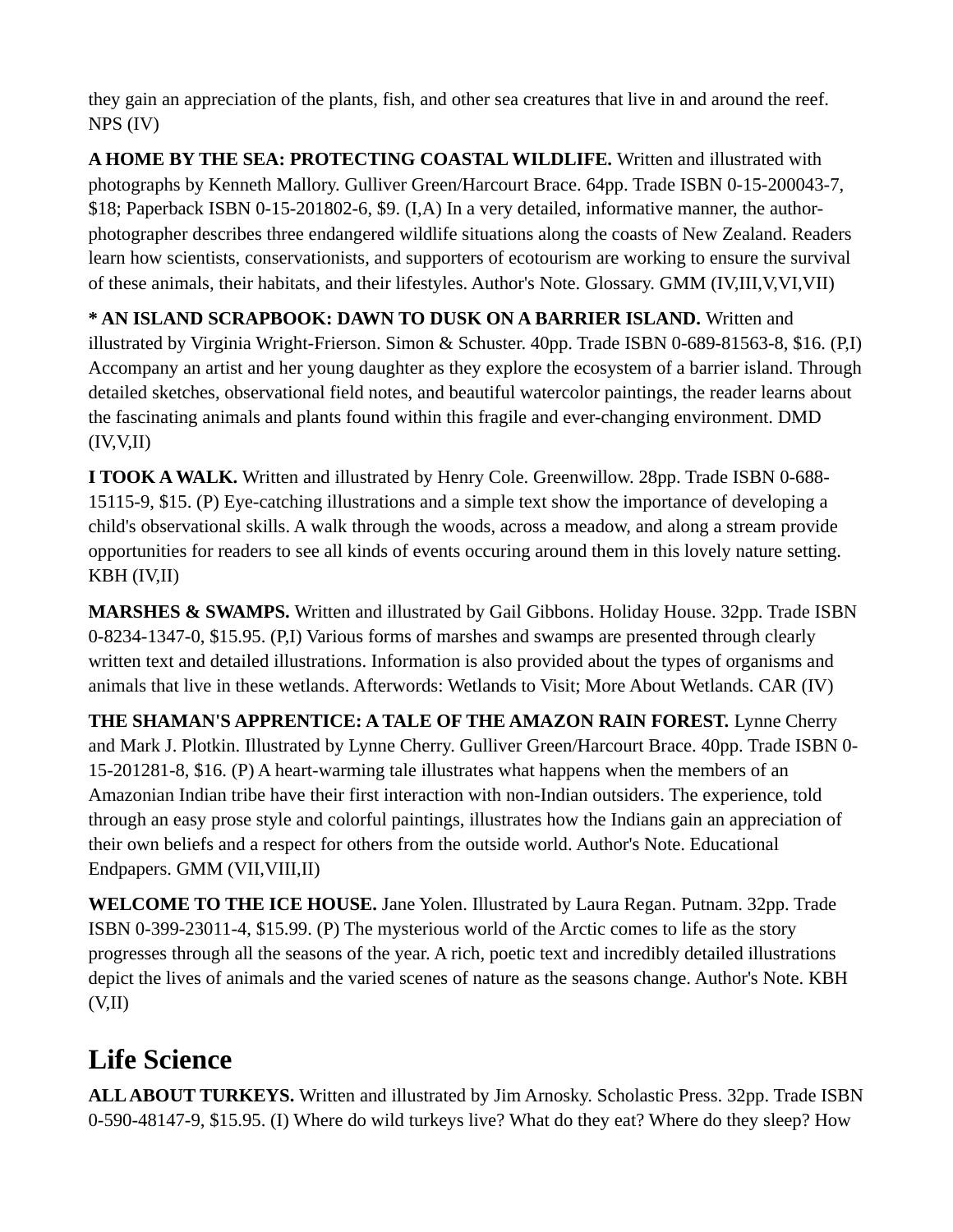fast can they fly? Why are turkeys called "gobblers"? Why do they display their tail feathers? How do turkeys survive cold, harsh winters? These and other intriguing questions are answered in this wellillustrated book. LLM (IV,I)

**\* AUTUMN LEAVES.** Written and illustrated with photographs by Ken Robbins. Scholastic Press. 32pp. Trade ISBN 0-590-29879-8, \$15.95. (P,I) The author takes the reader on a walking tour of some of the most well-known autumn leaves and the trees from which they fall. Through striking color photographs and a simple and effective text, very young children will learn about the changing leaf colors of 13 different trees from all across the country. GMM (IV)

**BONES: OUR SKELETAL SYSTEM.** Seymour Simon. Illustrated with drawings and photographs. Morrow Junior. 32pp. Trade ISBN 0-688-14644-9, \$16; Library ISBN 0-688-14645-7, \$15.93. (P,I) The author takes young readers on a tour of the skeletal system of the human body. Using detailed drawings and X-ray photographs, the reader gets a general and closeup view of the 300 bones in the body, their structure, and their function. GMM (IV)

**BURIED TREASURE: ROOTS AND TUBERS.** Meredith Sayles Hughes and Tom Hughes. Illustrated with prints and photographs. Lerner. 80pp. Library ISBN 0-8225-2830-4, \$25.26. (I) The present uses of potatoes, cassava, carrots, turnips, beets, and radishes combined with historical facts and pictures make this a delightful book. Young readers will look at a potato with a new appreciation for how food influences all aspects of our lives and will come to understand how science starts with observations and simple experiments. Introduction. Glossary. Bibliography. Index. RJK (VII,IV)

**CHIRPING CRICKETS** (*Stage 2 Let's-Read-and-Find-Out Science* series). Melvin Berger. Illustrated by Megan Lloyd. HarperCollins. 32pp. Trade ISBN 0-06-024961-7, \$15.95; Library ISBN 0-06- 024962-5, \$15.89; Paperback ISBN 0-06-445180-1, \$4.95 (Harper Trophy). (P,I) This book describes the anatomy and life cycle of crickets and uses enlarged illustrations to clearly point out body parts and processes. The books includes activities to help young readers make observations about the daily, and nightly, activities of crickets. NPS (IV)

**GARDEN.** Written and illustrated with photographs by Robert Maass. Henry Holt. 32pp. Trade ISBN 0-8050-5477-4, \$15.95. (P) Readers learn about the beauty and diversity of gardens through stunning photographs and simple, yet informative, text. The basic care a garden requires is explained through a year of seasonal changes. Glossary. DMD (IV,V,II)

**\* HOME AT LAST — A SONG OF MIGRATION.** April Pulley Sayre. Illustrated by Alix Berenzy. Henry Holt. 40pp. Trade ISBN 0-8050-5154-6, \$15.95. (P) With a charming narrative style and intriguing artwork, this book introduces young readers to a number of interesting animals and their migration patterns. Readers follow the fall trek of the spiny lobster and the 20,000 km journey of the gray whale, along with seven other species that fly, crawl, walk, and swim until they are ".home at last." MBC (IV)

**LEMURS: ON LOCATION** (*On Location* series). Kathy Darling. Illustrated with photographs by Tara Darling. Lothrop. 32pp. Trade ISBN 0-688-12539-5, \$16; Library ISBN 0-688-12540-9, \$15.93. (P,I) Vivid photographs by the author's daughter support the text to introduce readers to three species of lemurs found in Berenty Forest, a private preserve in Madagascar. Lemurs are "habituated" (no longer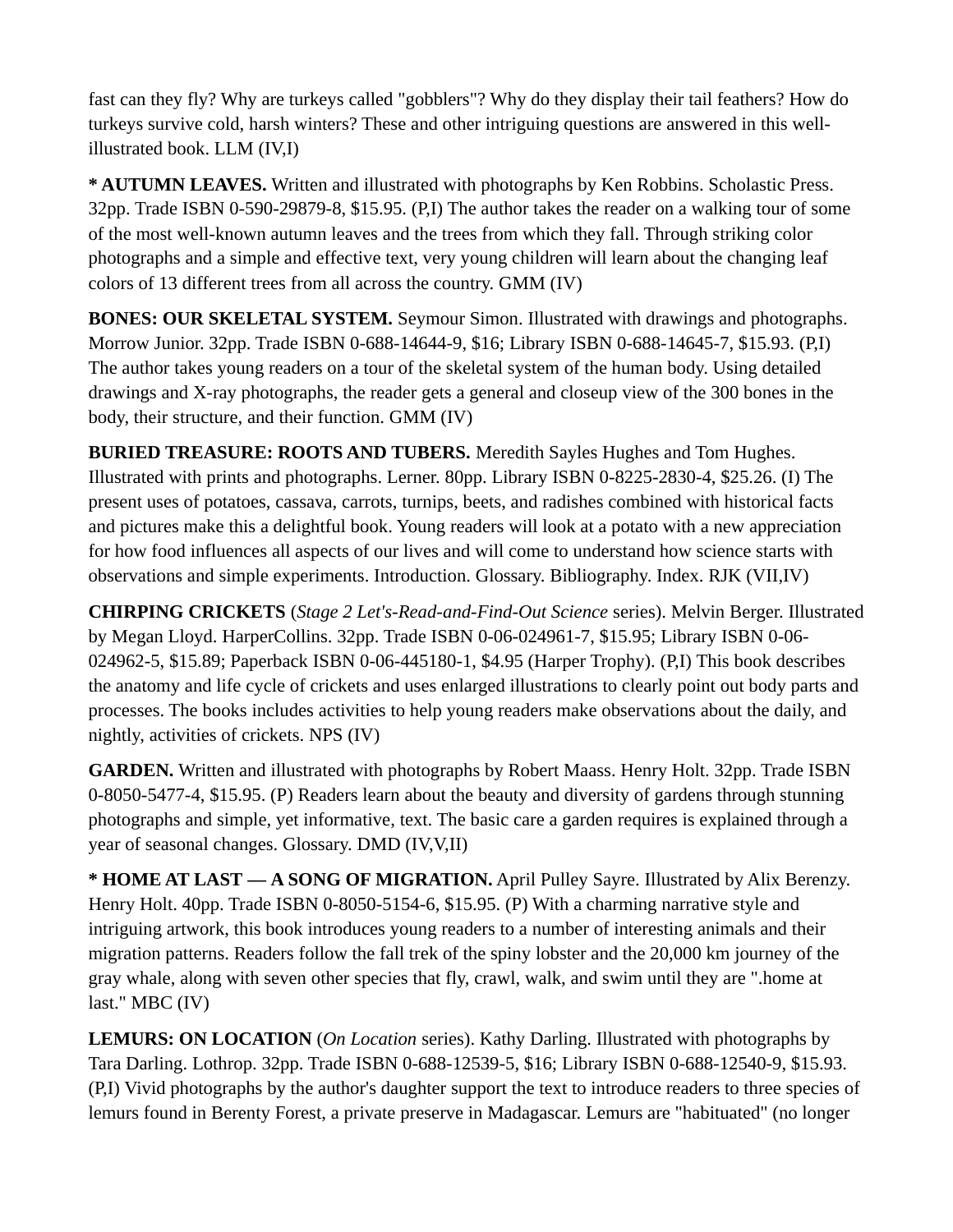afraid of people) and allow the author and photographer to come into close contact with the diurnal ring-tailed, the sifaka, and the brown lemurs. Glossary. Index. Afterword: Lemur Facts. JKH (IV)

**MUSCLES: OUR MUSCULAR SYSTEM** (*The Human Body* series). Seymour Simon. Illustrated with drawings and photographs. Morrow Junior. 32pp. Trade ISBN 0-688-14642-2, \$16; Library ISBN 0-688-14643-0, \$15.93. (I) Through the use of X-ray images and detailed drawings, this book takes the reader on a tour through the human muscular system. A clearly written text provides information about the different types of muscles, their function and purpose, and the effects that exercise has on muscles. Photography Note. CAR (IV)

**\* NATIONAL AUDUBON SOCIETY FIRST FIELD GUIDE: BIRDS** (*National Audubon Society First Field Guide* series). Scott Weidensaul. Illustrated with photographs. Scholastic Inc. 160pp. Trade ISBN 0-590-05446-5, \$17.95; Soft Vinyl Cover ISBN 0-590-05482-1, \$10.95. (I,A) High-quality photography and text make this book useful as a visual guide to the natural history of birds as well as a field guide to more than 150 of the most common species of birds found in North America. Bibliography. Glossary. Index. Removable field guide card in soft vinyl cover edition. JKH (IV)

**NATIONAL AUDUBON SOCIETY FIRST FIELD GUIDE: WILDFLOWERS** (*National Audubon Society First Field Guide* series). Susan Hood. Illustrated with photographs. Scholastic Inc. 160pp. Trade ISBN 0-590-05464-3, \$17.95; Soft Vinyl Cover ISBN 0-590-05486-4, \$10.95. (I,A) Informative text and detailed color photographs invite young naturalists to explore the world of North American wildflowers. This user-friendly field guide includes habitats and related species, a reference section, and basic information on observing and understanding the science of wildflowers. Bibliography. Glossary. Index. Removable field guide card in soft vinyl cover edition. DMD (IV,V,II)

**ONE BEAN.** Anne Rockwell. Illustrated by Megan Halsey. Walker. 32pp. Trade ISBN 0-8027-8648-0, \$14.95; Library ISBN 0-8027-8649-9, \$15.85. Paper ed., (F). (P) An easy-to-read text combines with lively illustrations to create the story of what happens to one small bean when it interacts with some soil, just a little water, a lot of sunlight, and a young child's tender care. Helpful hints are included for additional activities with beans and similar seeds. Author's Note. Suggested Activities. LLM (IV,II)

**OUR WET WORLD.** Sneed B. Collard, III. Illustrated by James M. Needham. Charlesbridge. 32pp. Trade ISBN 0-88106-267-7, \$15.95; Paperback ISBN 0-88106-268-5, \$6.95. (I) Readers will discover 13 different aquatic ecosystems as they read about the diversity of life found in the wet places of the Earth. Closeup illustrations provide details about the fascinating flora and fauna that inhabit the waterways and oceans of our planet. Glossary. MBC (IV)

**PENGUINS!** Written and illustrated by Gail Gibbons. Holiday House. 32pp. Trade ISBN 0-8234- 1388-8, \$16.95. (P) Watercolor illustrations complement the text to introduce the 17 types of penguins from the smallest (the little blue penguin) to the largest (the emperor penguin). Information is included about penguins' life cycles, physical features, habitats, and the efforts to protect the birds' oncedeclining populations. JKH (IV)

**SAFARI.** Robert Bateman and Rick Archbold. Illustrated by Robert Bateman. Little, Brown. 32pp. Trade ISBN 0-316-08265-1, \$17.98. (I) Here is an unforgettable opportunity for young readers to visit one of the most amazing places in the world. Through real-life stories and stunning artwork, readers are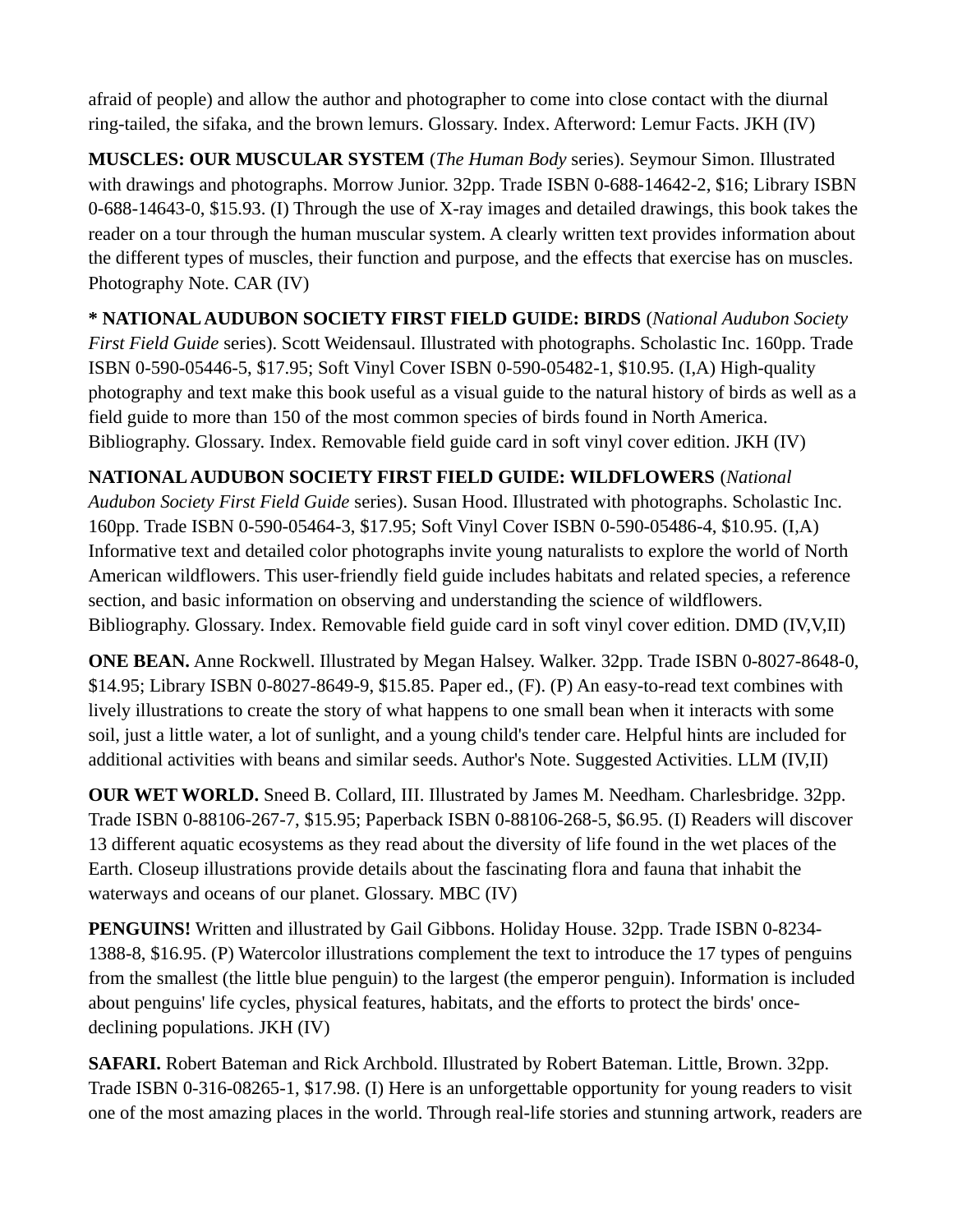brought face to face with a bull elephant and running giraffes, as well as many other fascinating animals of Africa. Glossary. MBC (IV)

**SOARING WITH THE WIND: THE BALD EAGLE.** Written and illustrated by Gail Gibbons. Morrow Junior. 32pp. Trade ISBN 0-688-13730-X, \$16; Library ISBN 0-688-13731-8, \$15.93. (P,I) Mixed-media illustrations and large, labeled diagrams help explain the behavior and characteristics of the bald eagle. Information on the life cycle of the eagle and attempts by environmentalists to increase the number of birds in the wild is provided. Words that may be new to readers are introduced in italicized print and guides to the pronunciation of difficult words are provided in many instances. Fact List. JKH (I)

**SPECTACULAR SPIDERS.** Linda Glaser. Illustrated by Gay W. Holland. Millbrook. 32pp. Library ISBN 0-7613-0353-7, \$21.40. (P) Young readers venture into the fascinating and diverse world of spiders. A typical day for the black and yellow Argiope aurantia, a common garden spider, is described as the spider spins its web, catches a meal, and explores its environment. Author's Note. MBC (IV)

**\* WHY DOES THE CAT DO THAT?** Written and illustrated by Susan Bonners. Henry Holt. 32pp. Trade ISBN 0-8050-4377-2, \$15.95. (P,I) In this fascinating, informative, and beautifully illustrated picture book, the young reader will explore the scientific world of the common house cat. Some of the cat's most ordinary antics, such as hiding in a bag or pouncing on a toy, are deeply rooted in feline behavior, and are instincts retained from their wild ancestors. Author's Note. LLM (IV,I)

# <span id="page-5-1"></span>**Science-Related Careers**

**WHAT IS A SCIENTIST?** Barbara Lehn. Illustrated with photographs by Carol Krauss. Millbrook. 32pp. Library ISBN 0-7613-1272-2, \$19.90. (P) This engaging book demonstrates what a scientist is by equating the hands-on, investigative curiosity of first-grade students with the scientific method of inquiry. Colorful photographs of the children at work employ a multi- cultural collection of real students as models. KBH (II,VII,I)

### <span id="page-5-0"></span>**About the Books and the Selection Process**

The books that appear in this annotated bibliography were selected as outstanding children's science trade books published in 1998. They are intended primarily for kindergarten to the eighth grade. They were selected by a book review panel appointed by the National Science Teachers Association (NSTA) and assembled in cooperation with The Children's Book Council (CBC). NSTA and CBC have cooperated on this bibliographic project since 1973.

The panel also uses rigorous selection guidelines relating to the presentation of material, including the following:

- the presentation is logical and the sequence of ideas is clear; the content level is appropriate for the intended audience; text and illustrations are compatible; illustrations enhance the presentation and are accurate representations in size, color, and scale; trim size and format of the book are appropriate to the subject and audience;
- and layout is well organized and advances the text.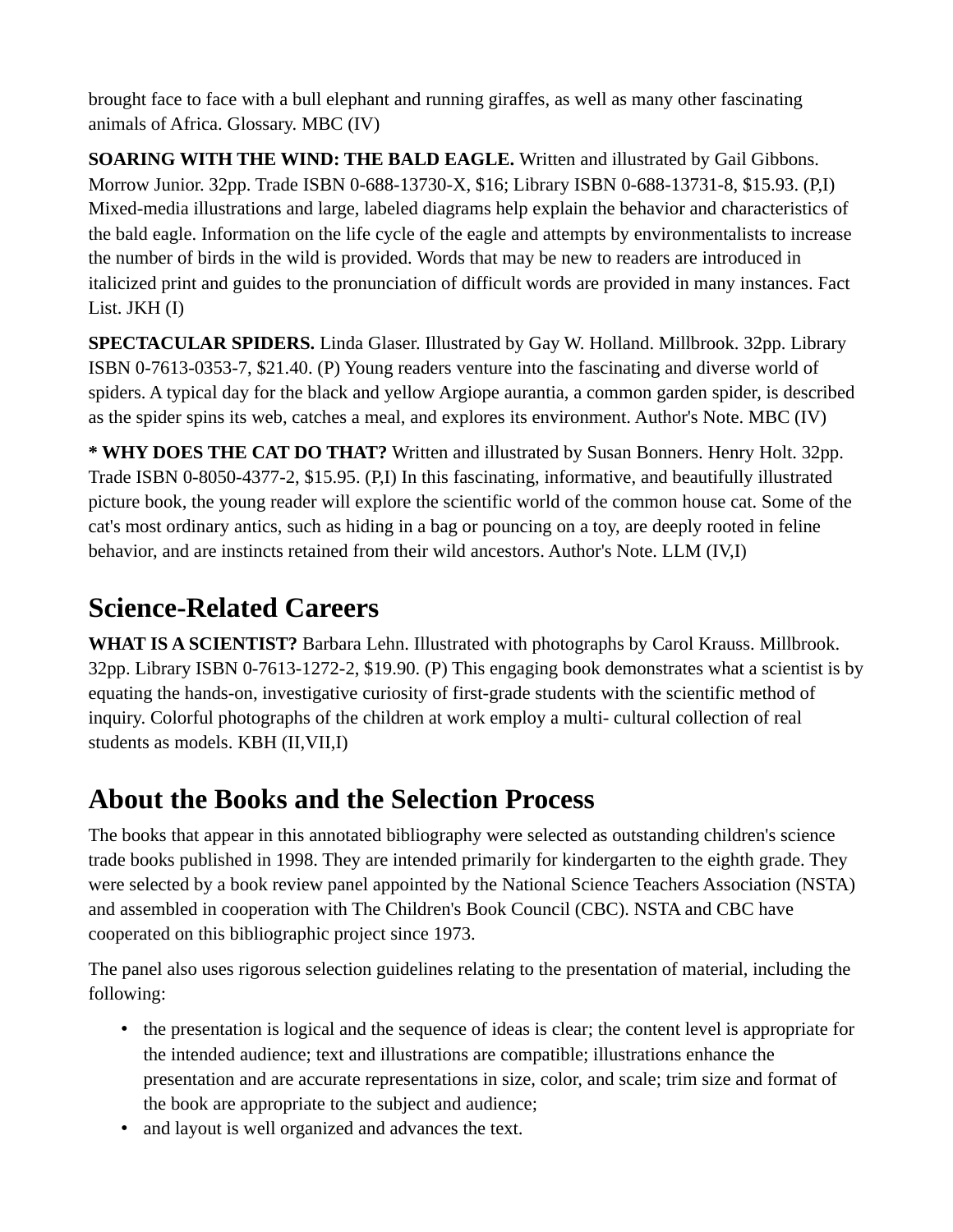In addition, the panel gives attention to the quality of binding, paper, reproduction, and the appropriateness of typeface. All panel members read all the books, but annotations reflect only the appraisal of the panelist who wrote it and whose initials follow at the end of each entry. Publishers' names appear in abbreviated form; complete names and addresses are available in such standard reference works as *Children's Books in Print* (R.R. Bowker), *Literary Market Place* (R.R. Bowker), and from The Children's Book Council. To obtain CBC's Members List, send \$2 and a self-addressed 6" x 9" envelope with 77 cents postage to CBC, Attn: Members List, 568 Broadway, Ste. 404, New York, NY 10012-5497, or the list may be downloaded from the CBC Web site, [http://www.cbcbooks.org.](http://www.cbcbooks.org/)

Titles are arranged by subject category. Although some titles are appropriate for more than one category, they have been placed where their usefulness in science education appears greatest. Panelists have also indicated the National Science Content Standards (see [About the Annotations](https://old.nsta.org/publications/ostb/ostb1999.aspx#annot)) to which the books relate. Where more than one standard is listed, the most applicable standard is given first.

The Children's Book Council is a not-for-profit association encouraging the use and enjoyment of children's books and related literacy materials. Its members are publishers of trade books for children and producers of book-related materials for young people. CBC is the official sponsor of National Children's Book Week and Young People's Poetry Week. It cooperates on reading development projects with several national associations, including NSTA. To receive a brochure of CBC's reading encouragement materials, write to CBC, Attn: Catalog, 568 Broadway, Ste. 404, New York, NY 10012- 5497.

The National Science Teachers Association is an organization of science education professionals and has as its purpose the stimulation, improvement, and coordination of science teaching and learning. For further information on NSTA membership and services, telephone (800) 722-NSTA. Visit NSTA's and CBC's Web sites at, respectively, [http://www.nsta.org](http://www.nsta.org/) and [http://www.cbcbooks.org.](http://www.cbcbooks.org/)

Current members of the book review panel are

GERRY M. MADRAZO, JR. (Panel Chair) executive director and clinical associate professor Mathematics and Science Education Network University of North Carolina at Chapel Hill (GMM)

MICHAEL B. COWAN director science and social sciences resource center Mesa (Arizona) Public Schools (MBC)

DONNA M. DIECKMAN first-grade teacher Greenwood Elementary School Brookeville, Maryland (DMD)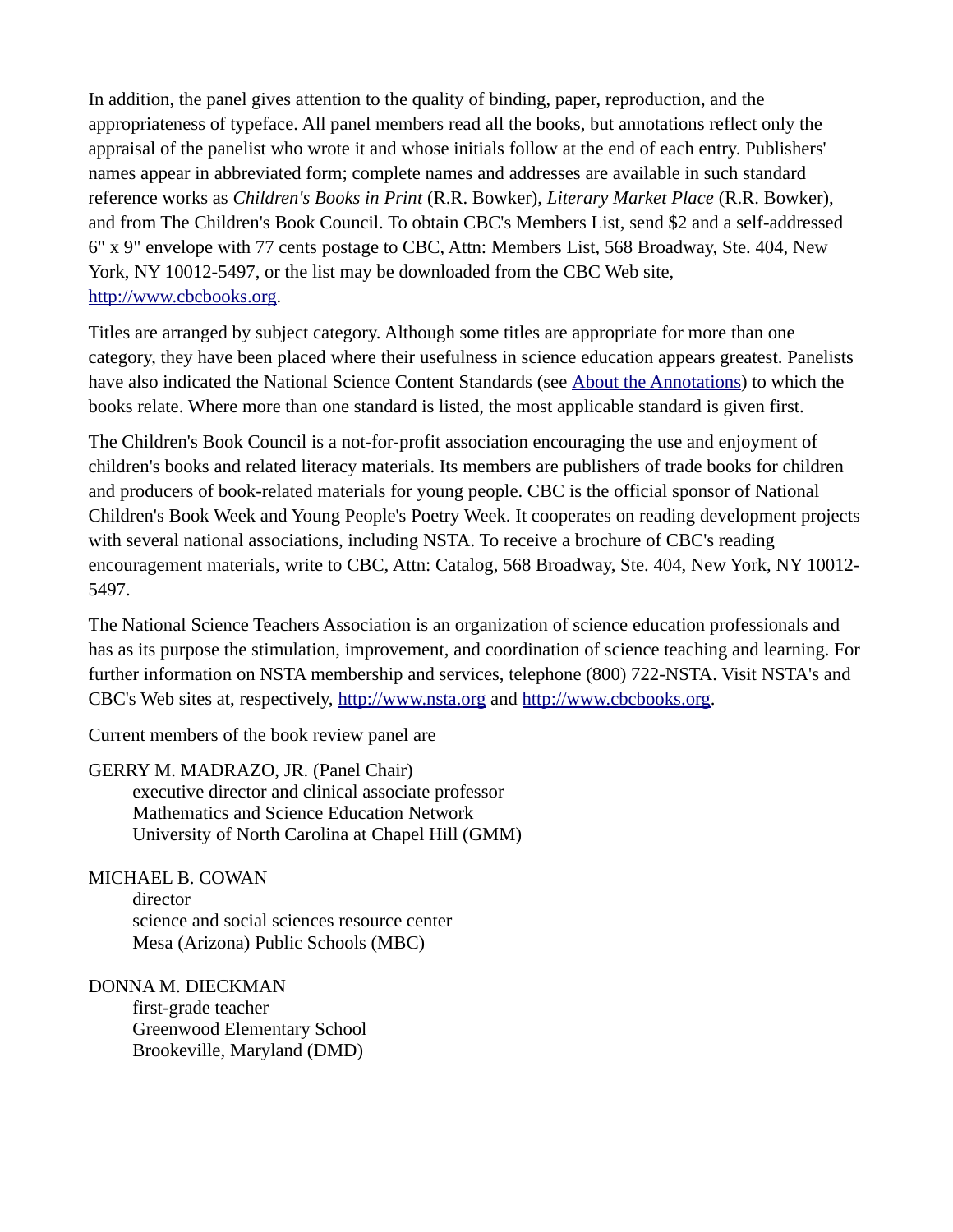JEANNETTE KAY HALL

librarian/media specialist/technology chairperson Northern High School Flint, Michigan (JKH)

KATHLEEN B. HORSTMEYER first-grade teacher Gladwyne (Pennsylvania) School Lower Merion School District (KBH)

ROBERT J. KEARNEY professor of physics University of Idaho, Moscow (RJK)

LAMOINE L. MOTZ

coordinator of science, health, and outdoor education Oakland County Schools Waterford, Michigan (LLM)

CHRISTINE A. ROYCE academic dean/teacher Bishop Hannan High School Scranton, Pennsylvania (CAR)

#### NETTIE PORTER SMITH

director of elementary education Shelby County Schools Memphis, Tennessee (NPS)